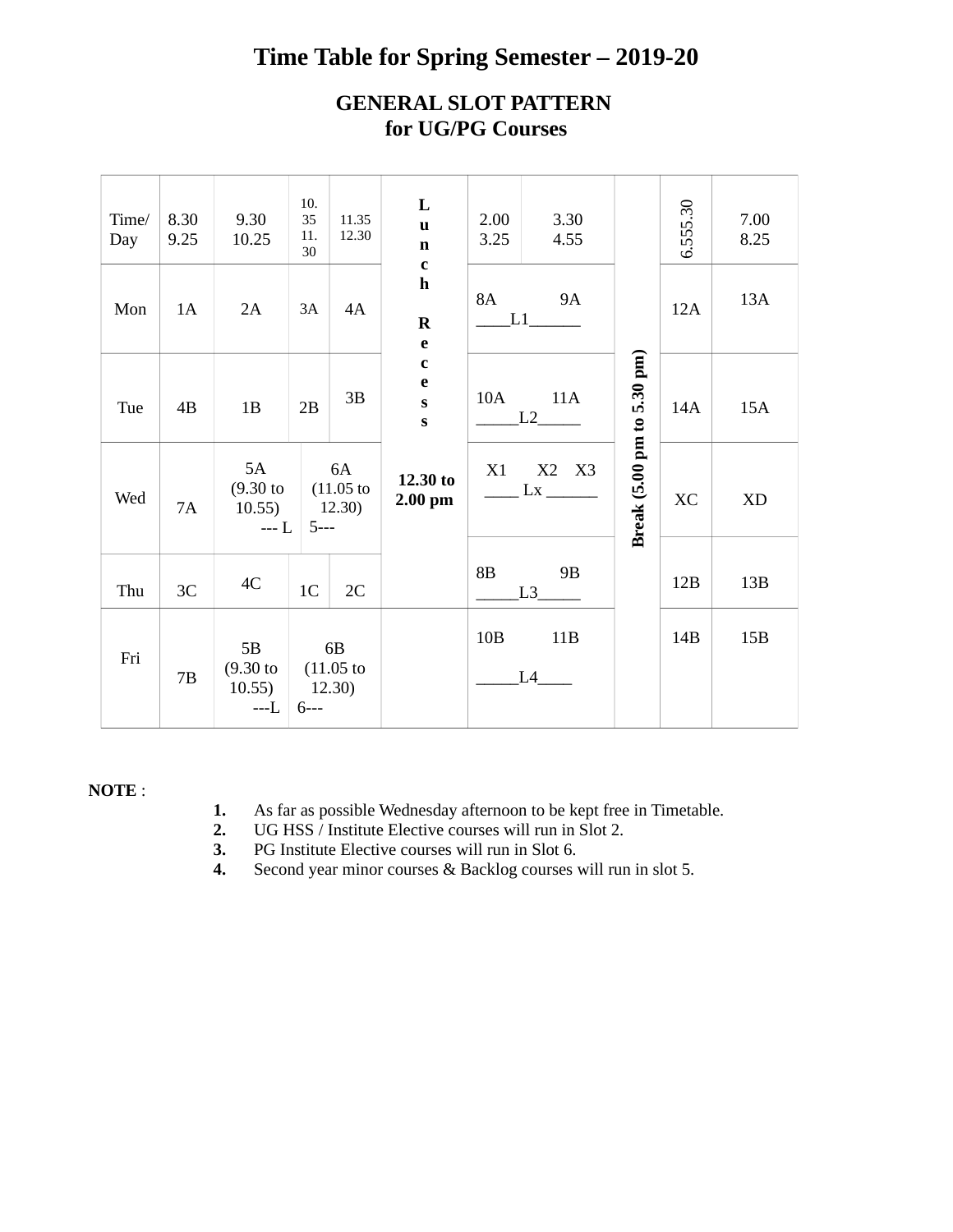|                  | <b>Course Name</b>                   |                           | Lecture Slot |                | Classroo  |
|------------------|--------------------------------------|---------------------------|--------------|----------------|-----------|
| <b>Course No</b> |                                      | <b>Name of Faculty</b>    | /Tutori      |                |           |
| ES200/HS200      | <b>Environmental Science</b>         |                           | Lecture      | $\overline{2}$ | LA 202    |
| <b>HSS 101</b>   | Economics                            |                           | Lecture      | 11:35-1PM,     | LA 202    |
| <b>MA105R</b>    | Calculus(Repeat)                     | Rana I.K.                 | Lecture      | 5              | LC102     |
| <b>MA105R</b>    | Calculus(Repeat)                     | Rana I.K.                 | Tutorial     | XD             | LC102     |
| MA106            | Linear Algebra                       | Sandip Singh, J. K. Verma | Lecture      | 2,8            | LA001,002 |
| MA106            | Linear Algebra                       | Sandip Singh, J. K. Verma | Tutorial     | X1             |           |
| MA107            | Intro to Mathematical Concepts       | Ananthnarayan Hariharan   | Lecture      | 4              | LT101     |
| MA108            | Differential Equations 1             | P.Raman, N Balachandran   | Lecture      | 2,8            | LA001,002 |
| MA108            | Differential Equations 1             | P.Raman, N Balachandran   | Tutorial     | X1             |           |
| MA214            | <b>Numerical Analysis</b>            | Tony J Puthenpurakal      | Lecture      | 12,14          | LA 202    |
| MA214            | <b>Numerical Analysis</b>            | Tony J Puthenpurakal      | Tutorial     | хc             |           |
| MA406            | <b>General Topology</b>              | Santanu Dey               | Lecture      | 13             | 216       |
| MA406            | <b>General Topology</b>              | Santanu Dey               | Tutorial     | 14A            | 216       |
| MA408            | Measure Theory                       | Bata Krishna Das          | Lecture      | 11             | 216       |
| MA408            | Measure Theory                       | Bata Krishna Das          | Tutorial     | 14B            | 216       |
| MA410            | <b>Multivariable Calculus</b>        | Santhanam Rekha           | Lecture      | 3,4C           | 216       |
| MA412            | <b>Complex Analysis</b>              | Srinivasan G.K.           | Lecture      | 1A, 1B, 7A     | 216       |
| MA412            | <b>Complex Analysis</b>              | Srinivasan G.K.           | Tutorial     | 7B             | 216       |
| MA412(M)         | <b>Complex Analysis (Minor)</b>      | Raghunathan Ravi          | Lecture      | 5              | 113       |
| MA412(M)         | Complex Analysis (Minor)             | Raghunathan Ravi          | Tutorial     | XD             | 216       |
| MA414            | Algebra I                            | Sebastian Ronnie          | Lecture      | 9              | 216       |
| MA414            | Algebra I                            | Sebastian Ronnie          | Tutorial     | 10A            | 216       |
| MA504            | <b>Operators on Hilbert Spaces</b>   | Kulkarni Rekha P.         | Lecture      | 4              | 105       |
| MA510            | Introduction to Algebraic Geometry   | Dipendra Prasad           | Lecture      | 8              | 105       |
| MA5104           | <b>Hyperbolic Conservation Laws</b>  | Baskar S.                 | Lecture      | 12             | 105       |
| MA5106           | Introduction to Fourier Analysis     | Pusti, Sanjoy             | Lecture      | 14             | 105       |
| MA5108           | Lie Groups and Lie Algebra           | Sudarshan Gurjar          | Lecture      | 10             | 105       |
| MA5112           | Introduction to Mathematical Methods | Sivaji Ganesh Sista       | Lecture      | 1              | 105       |
| MA524            | Algebraic Number Theory              | Anandavardhanan U.K.      | Lecture      | 6              | 105       |
| MA526            | Commutative Algebra                  | Madhusudan Manjunath      | Lecture      | 9              | 105       |
| MA530            | Non Linear Analysis                  | Nataraj Neela             | Lecture      | 3              | 105       |
| MA532            | Analytic Number Theory               | Garge, Shripad M.         | Lecture      | 5              | 105       |
| <b>MA534</b>     | Modern Theory of PDE                 | Debanjana Mitra           | Lecture      | $\overline{2}$ | 216       |
| <b>MA540</b>     | <b>Numerical Methods of PDE</b>      | Harsha Hutridurga         | Lecture      | 11             | 114       |
| MA812            | Algebra II                           | Mahajan Swapneel          | Lecture      | 13             | 105       |
| MA814            | Complex Analysis                     | Sourav Pal                | Lecture      | 8              | 113       |
| MA816            | Algebraic Topology                   | KeshariManoj Kumar        | Lecture      | 12             | 113       |
| MA818            | Partial Differential Equations II    | Pani A.K.                 | Lecture      | 2              | 105       |
| MA820            | <b>Stochastic Processes</b>          | Saha Koushik              | Lecture      | 11             | 105       |
| MA822            | Testing of Hypothesis                | Vellaisamy P.             | Lecture      | 13             | 113       |
| MA823            | Probability I                        | Suresh Kumar K.           | Lecture      | 14             | 114       |
| MA824            | <b>Functional Analysis</b>           | Mayukh Mukherjee          | Lecture      | 11             | 113       |
| MA839            | Advanced Commutative Algebra         | A Hariharan, J. K, Verma  | Lecture      | 6              | 113       |
| MA842            | Topics in Algebra II                 | Mahajan Swapneel          | Lecture      | 15             | 105       |
| MA848            | Topics in Geometry II                | Saurav Bhaumik            | Lecture      | 9              | 113       |
| MA862            | Combinatorics II                     | Srinivasan M.K.           | Lecture      | 10,2B          | 113       |
| SI402            | <b>Statistical Inference</b>         | Sabnis S.V.               | Lecture      | 6              | 114       |
| SI402            | <b>Statistical Inference</b>         | Sabnis S.V.               | Tutorial     | 7A             | 114       |
| SI404            | <b>Applied Stochastic Process</b>    | Suresh Kumar K.           | Lecture      | 12             | 114       |
| SI408            | Data Structures                      | Srikanth Srinivasan       | Lecture      | 9              | 114       |
| SI408            | Data Structures                      | Srikanth Srinivasan       | Tutorial     | 4A             | 114       |